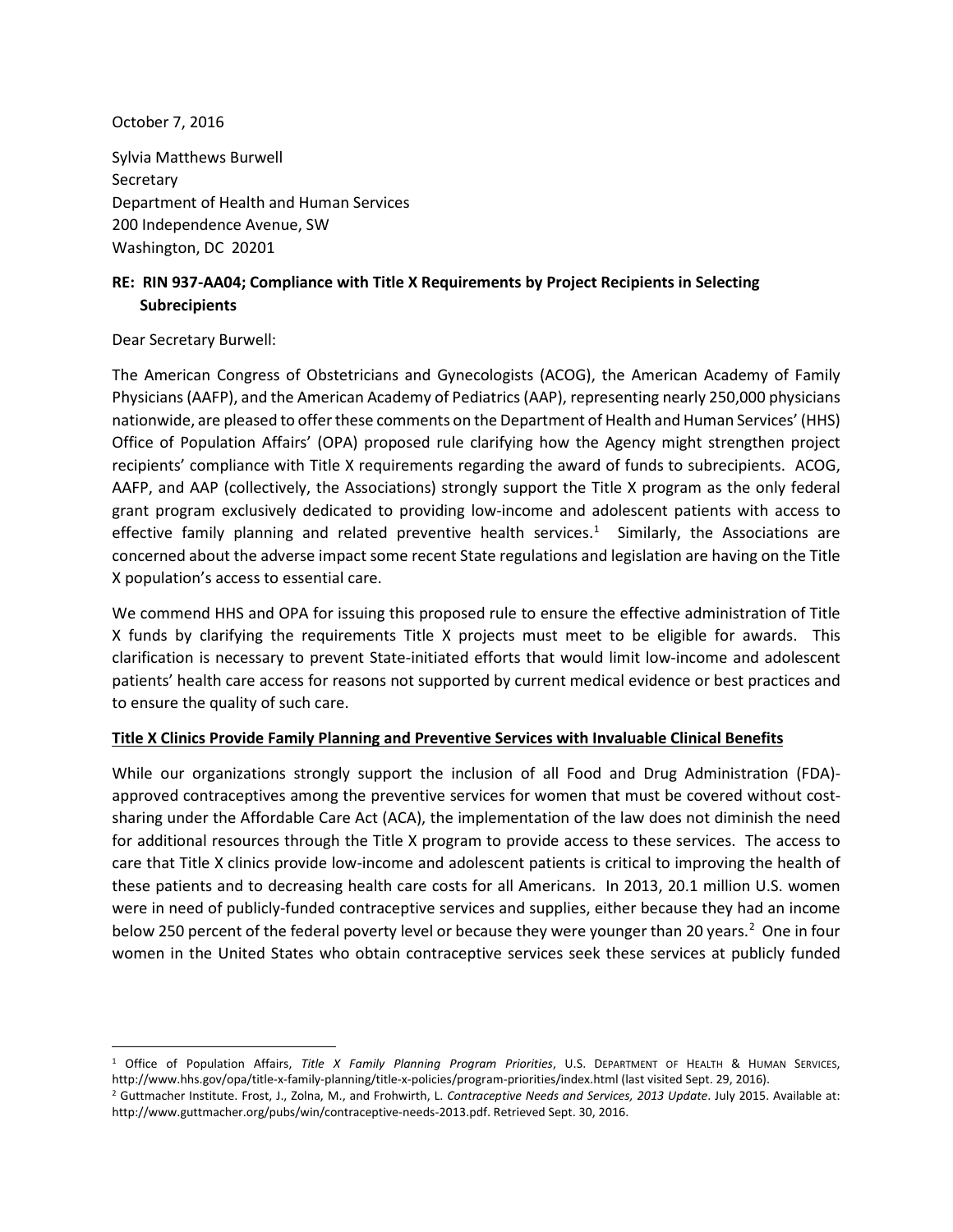family planning clinics.<sup>[3](#page-1-0)</sup> The number of women in need of publicly funded contraceptive services increased by 17 percent, or nearly three million women, from 2000 to 2010, and by 2013 increased by another 5%, or an additional 918,000 women. [4](#page-1-1) Limiting access to these services would be especially harmful for the adolescent population, where studies indicate that primary care service utilization, especially for preventive care services, is particularly low compared with other age groups.<sup>[5](#page-1-2)</sup>

The benefits of contraception, named as one of the 10 great public health achievements of the  $20<sup>th</sup>$ century by the Centers for Disease Control and Prevention, are widely recognized and include improved health and well-being, health benefits of pregnancy spacing for both mother and child, increased engagement of women in the work force, and economic self-sufficiency for women. [6](#page-1-3) Ninety-nine percent of U.S. women who have been sexually active report having used some form of contraception.<sup>[7](#page-1-4)</sup> Universal coverage of contraceptives is cost effective and reduces unintended pregnancy and abortion rates. [8](#page-1-5) Additionally, non-contraceptive benefits may include decreased bleeding and pain with menstrual periods and reduced risk of gynecologic disorders, including a decreased risk of endometrial and ovarian cancer.

## **Supporting the Broad-Based Provision of Title X Services Is Cost Effective for All Americans**

Expanding access to publicly funded family planning services produces cost savings by reducing unintended pregnancy. Currently, nearly half of pregnancies are unintended.<sup>[9](#page-1-6)</sup> The cost of unintended pregnancy is high, with U.S. births from unintended pregnancies resulted in approximately \$21 billion in government expenditures in 20[10](#page-1-7).<sup>10</sup> Facilitating affordable access to contraceptives not only would improve health but also would reduce health care costs, as each dollar spent on publicly funded family planning services saves the Medicaid program nearly \$7.09.<sup>11</sup>

## **State Policies That Limit Title X Providers Also Limit Access to Care**

Texas' experience with limiting Title X providers based on reasons other than the subrecipient's effectiveness in providing Title X services is instructive. In the 2011 session, the Texas state legislature passed three measures that decreased funding for the state's family planning budget; allocated the remaining family planning funds via a "tier" system that prioritized funding based on the types of services the subrecipient provided; and reauthorized the exclusion of organizations affiliated with abortion

<span id="page-1-0"></span> <sup>3</sup> Frost JJ. *U.S. women's use of sexual and reproductive health services: trends, sources of care and factors associated with use, 1995– 2010*. New York (NY): Guttmacher Institute; 2013. Available at: http://www.guttmacher.org/pubs/sources-of-care-2013.pdf. Retrieved Sept. 29, 2016.

<span id="page-1-1"></span><sup>4</sup> Frost JJ et al, *supra* note 2.

<span id="page-1-2"></span><sup>5</sup> J Nordin et al. *Adolescent primary care visit patterns*. Annals of Family Medicine. Nov. 2010; 8(6):511-516.

<span id="page-1-3"></span><sup>6</sup> Sonfield A, Hasstedt K, Kavanaugh ML, Anderson R. *The social and economic benefits of women's ability to determine whether and when to have children*. New York (NY): Guttmacher Institute; 2013. Available at: http://www.guttmacher.org/pubs/social-economicbenefits.pdf. Retrieved Sept. 29, 2016.

<span id="page-1-4"></span><sup>7</sup> Daniels K, Mosher WD. *Contraceptive methods women have ever used: United States, 1982-2010*. Natl Health Stat Report 2013;(62):1– 15.

<span id="page-1-5"></span><sup>8</sup> Peipert JF, Madden T, Allsworth JE, Secura GM. *Preventing unintended pregnancies by providing no-cost contraception*. Obstet Gynecol 2012;120:1291–7.

<span id="page-1-6"></span><sup>9</sup> Finer LB, Zolna MR*. Unintended pregnancy in the United States: incidence and disparities, 2006*. Contraception 2011;84:478–85.

<span id="page-1-7"></span><sup>10</sup> Sonfield A, Kost K. *Public costs from unintended pregnancies and the role of public insurance programs in paying for pregnancy-related care: national and state estimates for 2010*. New York (NY): Guttmacher Institute; 2015. Available at: http://www.guttmacher.org/pubs/public-costs-of-UP.pdf. Retrieved Oct. 3, 2016.

<span id="page-1-8"></span><sup>11</sup> Guttmacher Institute. Frost, J., Sonfield, A., Zolna, M., and Finer, L. *Return on Investment: A Fuller Assessment of the Benefits and Cost Savings of the US Publicly Funded Family Planning Program*. 2014. Available at: https://www.guttmacher.org/pubs/journals/MQ-Frost\_1468-0009.12080.pdf. Retrieved Sept. 30, 2016.